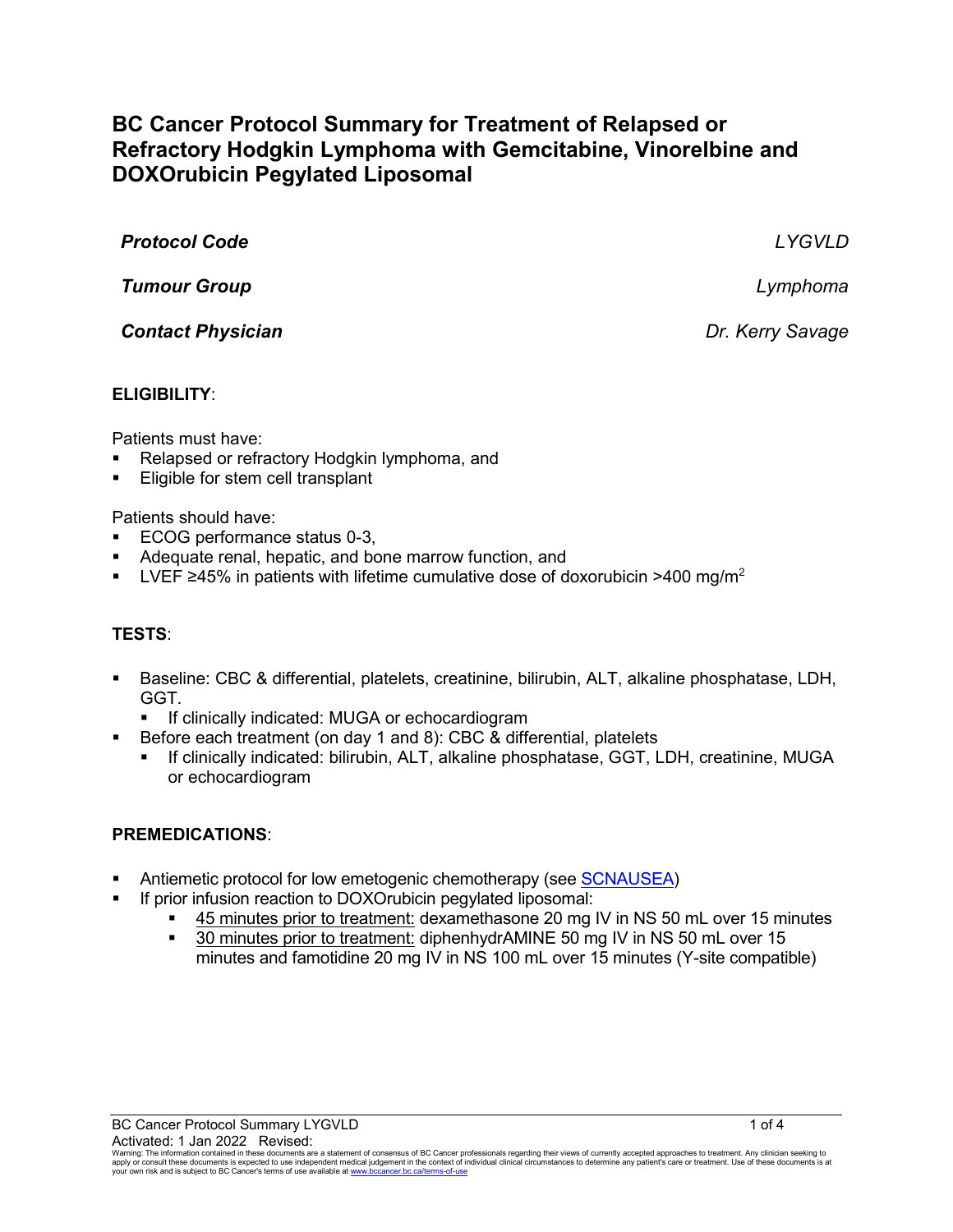# **TREATMENT**:

| Drug                                         | Dose <sup>†</sup>                     | <b>BC Cancer Administration Guideline</b>                                                                                                   |
|----------------------------------------------|---------------------------------------|---------------------------------------------------------------------------------------------------------------------------------------------|
| vinorelbine                                  | 20 mg/m <sup>2</sup> on day 1 and 8   | IV in 50 mL NS over 6 minutes<br>Flush line with 75 to 125 mL NS following<br>infusion                                                      |
| gemcitabine                                  | 1000 mg/m <sup>2</sup> on day 1 and 8 | IV in 250 mL NS over 30 minutes                                                                                                             |
| <b>DOXOrubicin</b><br>pegylated<br>liposomal | 15 mg/m <sup>2</sup> on day 1 and 8   | IV in 250 mL D5W over 1 hour<br>Initial dose: at rate of 1 mg/min<br>Subsequent doses, if no prior infusion<br>reaction: infuse over 1 hour |

**†** Doses for transplant-naïve patients.

For post-transplant patients, use doses below:

| Drug                               | <b>Dose</b>                          |
|------------------------------------|--------------------------------------|
| vinorelbine                        | 15 mg/m <sup>2</sup> on day 1 and 8  |
| gemcitabine                        | 800 mg/m <sup>2</sup> on day 1 and 8 |
| DOXOrubicin pegylated<br>liposomal | 10 mg/m <sup>2</sup> on day 1 and 8  |

Repeat every 21 days for a maximum of 6 cycles.

# **DOSE MODIFICATIONS**:

# **1. Hematological on Day 1**

| ANC $(x109/L)$                           |    | Platelets (x10 <sup>9</sup> /L) | Dose (all drugs)     |
|------------------------------------------|----|---------------------------------|----------------------|
| greater than or equal to 1.0 $\vert$ and |    | greater than or equal to 75     | 100%                 |
| Less than 1.0                            | or | Less than 75                    | Delay until recovery |

Warning: The information contained in these documents are a statement of consensus of BC Cancer professionals regarding their views of currently accepted approaches to treatment. Any clinician seeking to<br>apply or consult t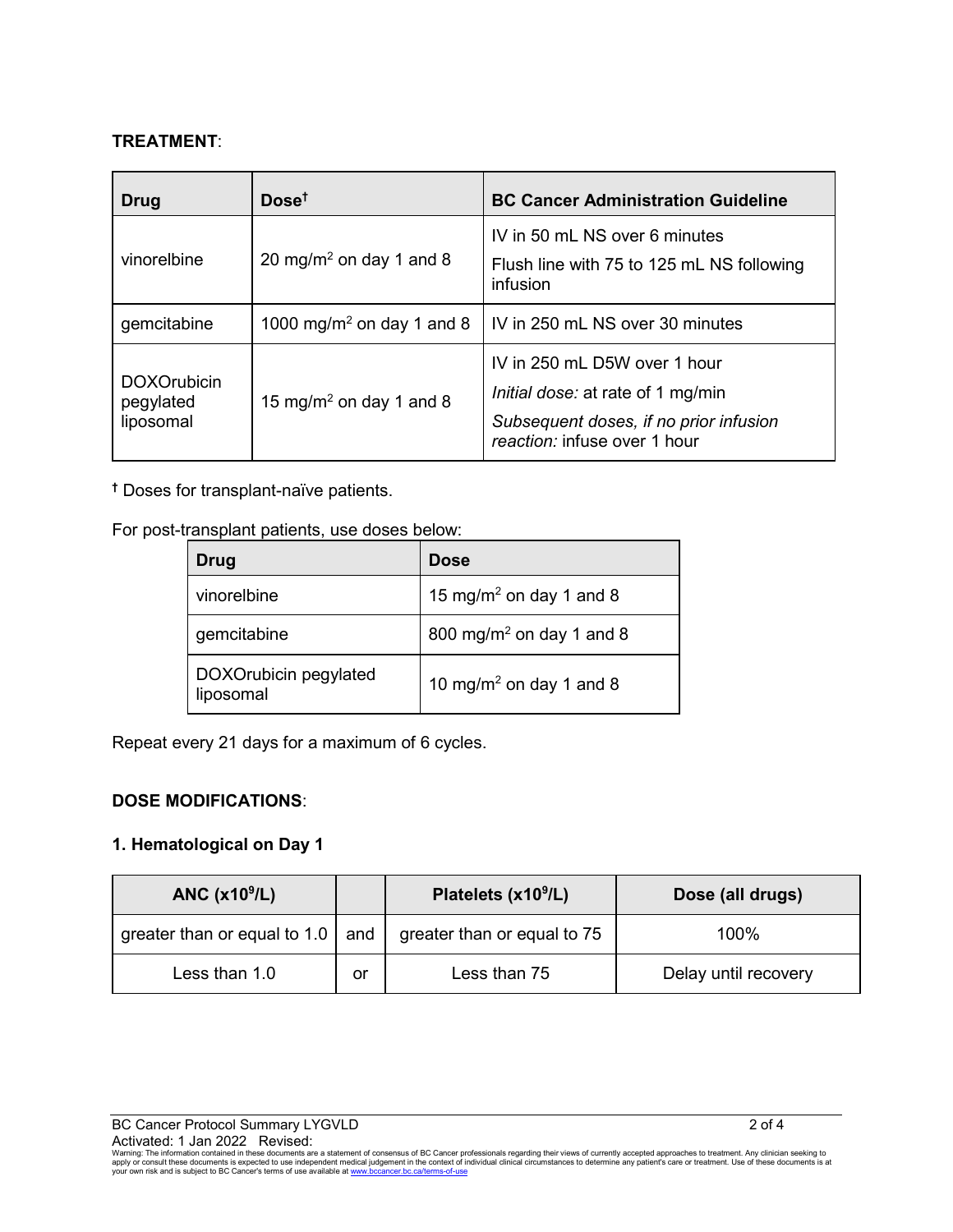# **Hematological on Day 8:**

| ANC $(x109/L)$                  |     | Platelets (x10 <sup>9</sup> /L) | Dose (all drugs)                                                                                                                         |
|---------------------------------|-----|---------------------------------|------------------------------------------------------------------------------------------------------------------------------------------|
| greater than or<br>equal to 1.0 | and | greater than or<br>equal to 75  | 100%                                                                                                                                     |
| 0.5 to less than 1.0            | and | 50 to less than 75              | Reduce gemcitabine and vinorelbine<br>dose to 75% of current cycle's day 1<br>dose; give 100% dose of DOXOrubicin<br>pegylated liposomal |
| less than 0.5                   | or  | less than 50                    | Omit                                                                                                                                     |

### **2. Hepatic**

For vinorelbine:

| Total bilirubin (micromol/L) | Vinorelbine dose |
|------------------------------|------------------|
| Less than 35                 | $100\%$          |
| 36 to 50                     | 50%              |
| Greater than 50              | 25%              |

| Total bilirubin (micromol/L) | DOXOrubicin pegylated liposomal dose |
|------------------------------|--------------------------------------|
| Less than 21                 | 100%                                 |
| 21 to 51                     | 75%                                  |
| Greater than 51              | .50%                                 |

### For DOXOrubicin pegylated liposomal:

#### **3. Stomatitis: (for DOXOrubicin pegylated liposomal)**

For Grades 2 to 3 toxicity, delay until recovery to Grade 1, then consider dose reduction. For Grade 4 toxicity, discontinue DOXOrubicin pegylated liposomal.

#### **PRECAUTIONS**:

- 1. **Neutropenia**: Fever or other evidence of infection must be assessed promptly and treated aggressively.
- 2. **Cardiac toxicity**: DOXOrubicin is cardiotoxic and must be used with caution, if at all, in patients with severe hypertension or cardiac dysfunction.
- 3. **Extravasation**: **Vinorelbine** causes pain and tissue necrosis if extravasated. It is recommended to flush thoroughly with 75 to 125 mL NS after infusing vinorelbine. **DOXOrubicin pegylated liposomal** is considered an irritant. Refer to BC Cancer Extravasation Guidelines.

Warning: The information contained in these documents are a statement of consensus of BC Cancer professionals regarding their views of currently accepted approaches to treatment. Any clinician seeking to<br>apply or consult t